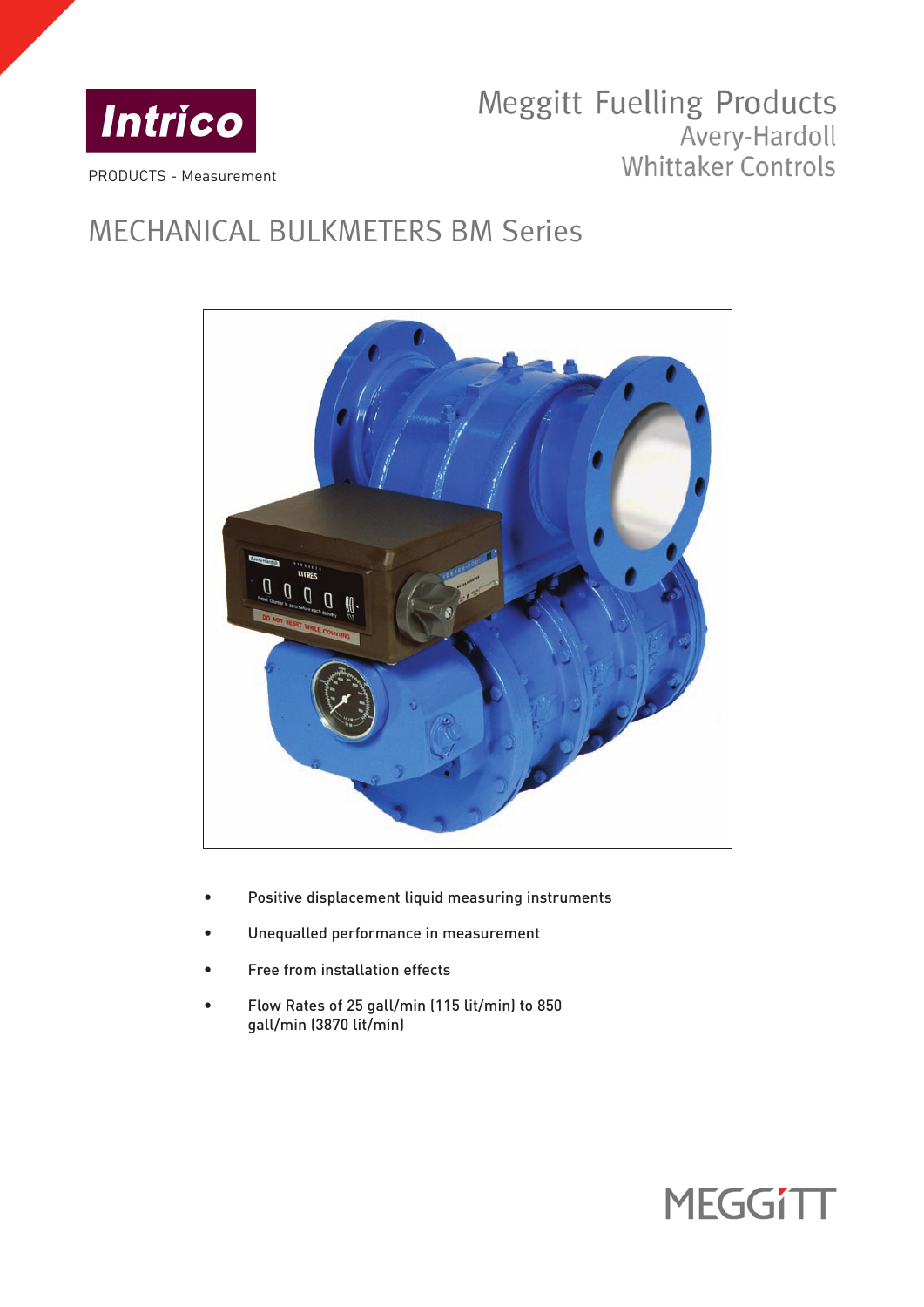# BM SERIES METERS

Avery-Hardoll bulkmeters are precision made, positive displacement, liquid measuring instruments,which maintain accurate metering over long periods of operation. Simplicity of design and construction together with sustained accuracy has led to the widespread use of these meters on aviation refuelling vehicles, in oil terminals throughout the world and also as master meters for use in calibration.

# **OPERATION**

The positive displacement principle is the ONLY accurate method of measuring fluid flow. No other technology can achieve such accuracy because measurement becomes inferred, that is indirect and subject to assumption.The Avery-Hardoll bulkmeter directly converts volume to rotational output with minimum scope for error and with minimal disturbance from surrounding conditions, eg. turbulence from nearby valves, bends, etc.

The product enters the meter through the inlet manifold (1) and causes the rotor (4) to revolve by pressure on the vanes (3).

The proximity of the rotor (4) to the body (2) forms an efficient seal, whilst the profile of the casing ensures that the vanes (3) are guided through the measuring crescent (5), where the volume of product is accurately measured.

Product at line pressure fills the spaces between the inner (6) and outer (7) end covers providing `pressure balanced inner end covers' which are therefore protected from distortion due to changes in line pressure.

An extension shaft driving through a pressure tight gland in the meter front cover, transmits the rotor revolutions to the calibrating gearing (8) which drives the counter (9).





**CONSTRUCTION** 

VANES: Carbon BEARINGS: Stainless steel<br>SEALS: High nitrile or f

MANIFOLD: Fabricated steel or ductile iron (ductile iron not available on triple capsule meters) BODY: Ni-Resist cast iron ROTOR: Aluminium or Ni-Resist cast iron OUTER COVERS: Aluminium or Ni-Resist cast iron INNER COVERS: Ni-Resist cast iron High nitrile or fluorocarbon

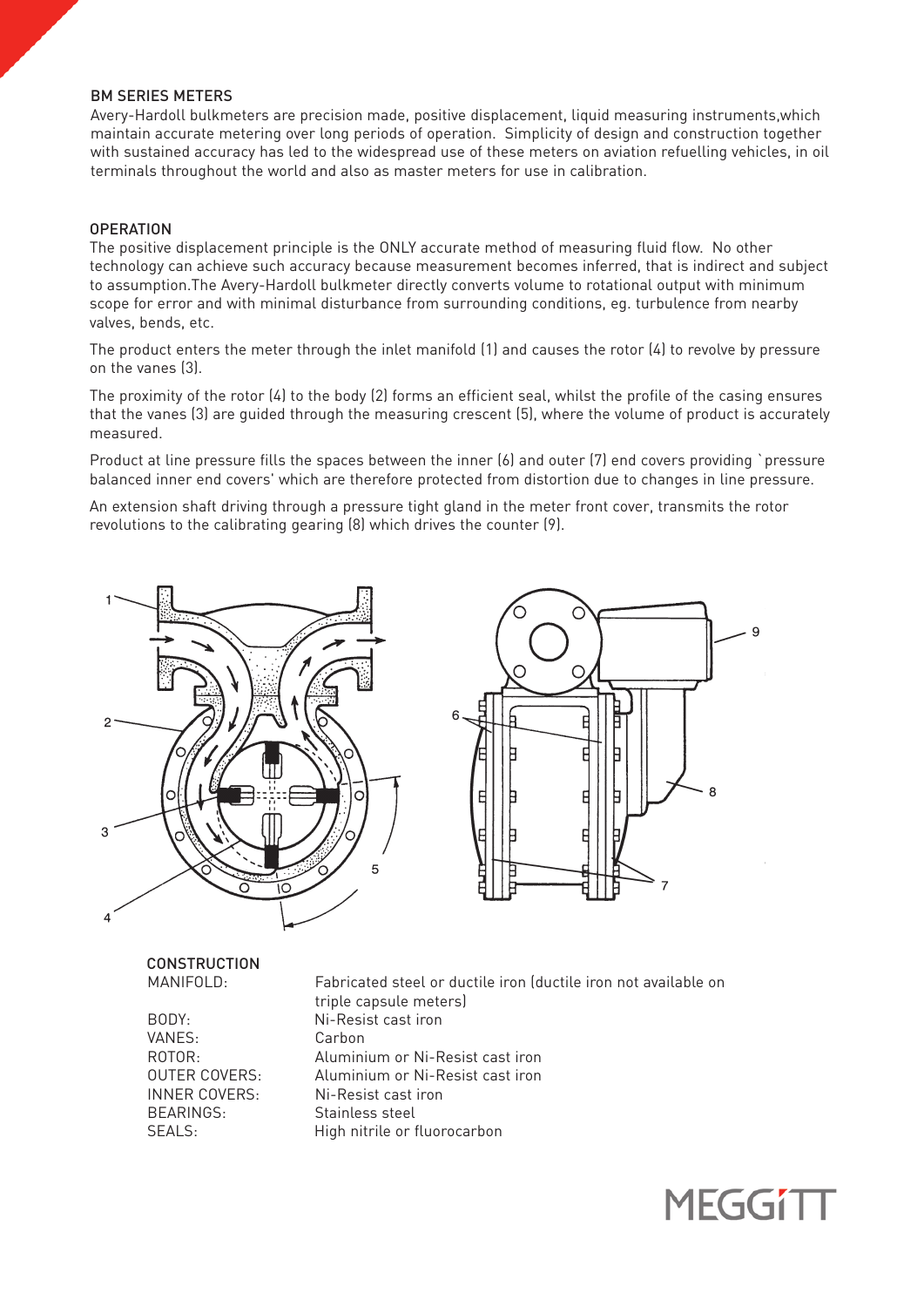# **SPECIFICATION**

| Maximum working pressure: | 10.5 bar (150 psi)                                                                           |
|---------------------------|----------------------------------------------------------------------------------------------|
| Test pressure:            | 21 bar (300 psi)                                                                             |
| Temperature range:        | $-28$ °C to 100°C                                                                            |
| Volume per revolution:    | 2.27 litres (single capsule)<br>4.54 litres (double capsule)<br>6.82 litres (triple capsule) |

Repeatability typically: 02%

Typical accuracy curves for basic meter build (10:1 turndown)



# **CALIBRATION**

Calibration adjustment is provided to minimize the meter error at any selected flowrate. Adjustment is stepless; no gear changing is necessary; and the calibration screw is easily accessible after breaking a seal and removing a sealing screw.

All meters are tested to 300 psi (21 bar).

All Avery-Hardoll meters are tested before despatch at a range of flowrates and test certificates can be supplied if requested.

The fluid used for testing is odorless kerosene.

Specific gravity at  $60/60^{\circ}$ F,  $15/15^{\circ}$ C = 0.8 Viscosity at 60ºF, 15ºC = 2.4 centistokes.

Suggested correction to be made to the calibrating mechanism when used with products with different viscosities as follows:

| Gasoline | $+ 0.1\%$ | + means increase counter readings  |
|----------|-----------|------------------------------------|
| Kerosene | $0.0\%$   | - means decrease counter readings. |
| Gas Oil  | – በ 1%    |                                    |
| Fuel Oil | $-0.22\%$ |                                    |

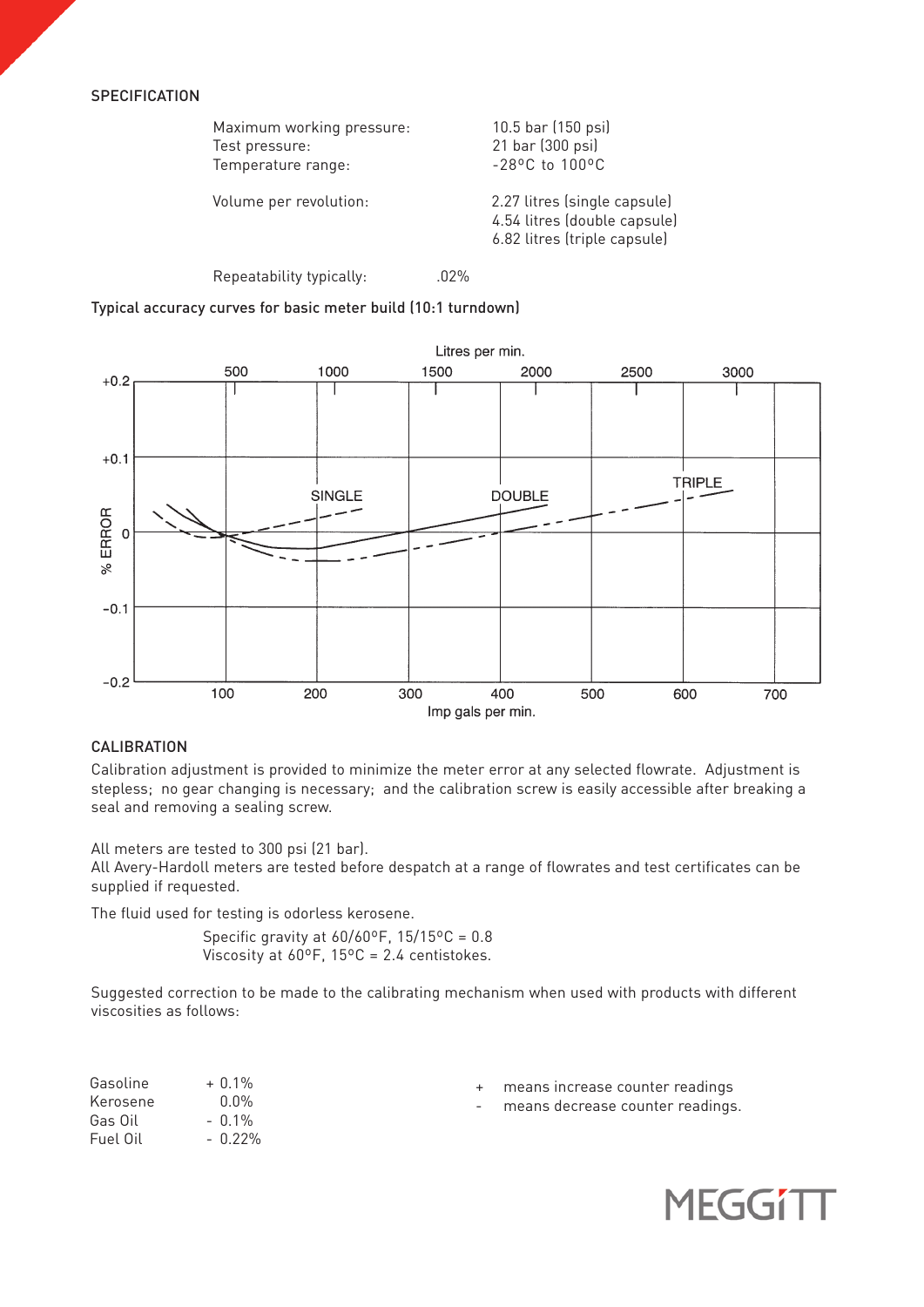# BM series meters **Flow range**

| SINGLE CAPSULE<br><b>METER</b> | <b>METER</b>     | <b>PIPELINE</b> |                 | <b>FLOW RATE</b>  |               | <b>FLANGES</b>    |                                     |  |
|--------------------------------|------------------|-----------------|-----------------|-------------------|---------------|-------------------|-------------------------------------|--|
| D<br>$\circ$                   | <b>SERIES</b>    | <b>SIZE</b>     | Imp Gall        | Lpm               | $m^3/hr$      | Conform to        | Material                            |  |
| ₩.<br>1<br>1<br>A              | <b>BM</b><br>250 | 21/2"<br>(63mm) | 25<br>to<br>250 | 115<br>to<br>1140 | to<br>68      | <b>ASA 150 FF</b> | <b>DUCTILE IRON</b><br><b>STEEL</b> |  |
| B<br>С                         | <b>BM</b><br>950 | 3"<br>(76mm)    | 30<br>to<br>300 | 130<br>to<br>1370 | 8<br>to<br>82 | <b>ASA 150 FF</b> | <b>DUCTILE IRON</b><br><b>STEEL</b> |  |

| <b>DOUBLE CAPSULE</b><br><b>METER</b> | <b>METER</b>     | <b>PIPELINE</b> |                 | <b>FLOW RATE</b>  |                 | <b>FLANGES</b>         |                                     |  |
|---------------------------------------|------------------|-----------------|-----------------|-------------------|-----------------|------------------------|-------------------------------------|--|
|                                       | <b>SERIES</b>    | <b>SIZE</b>     | Imp Gall        | $m^3$ /hr<br>Lрm  |                 | Conform to<br>Material |                                     |  |
| D<br>$\sim$<br>ुफ                     | <b>BM</b><br>450 | 3"<br>(76mm)    | 45<br>to<br>450 | 200<br>to<br>2050 | 12<br>to<br>123 | <b>ASA 150 FF</b>      | <b>DUCTILE IRON</b><br><b>STEEL</b> |  |
| ⊮<br>A                                | <b>BM</b><br>550 | 4"<br>(102mm)   | 50<br>to<br>500 | 220<br>to<br>2280 | 14<br>to<br>136 | <b>ASA 150 FF</b>      | <b>DUCTILE IRON</b><br><b>STEEL</b> |  |
| B<br>C                                | <b>BM</b><br>350 | 4"<br>(102mm)   | 55<br>to<br>550 | 250<br>to<br>2500 | 15<br>to<br>150 | <b>ASA 150 FF</b>      | <b>DUCTILE IRON</b><br><b>STEEL</b> |  |
|                                       |                  |                 | 615             | 2800              | 168             |                        | intermittent use                    |  |

| TRIPLE CAPSULE<br><b>METER</b> | <b>METER</b>     | <b>PIPELINE</b> |                 | <b>FLOW RATE</b>  |                 | <b>FLANGES</b>    |                                           |  |
|--------------------------------|------------------|-----------------|-----------------|-------------------|-----------------|-------------------|-------------------------------------------|--|
|                                | <b>SERIES</b>    | <b>SIZE</b>     | Imp Gall        | Lрm               | $m^3$ /hr       | Conform to        | Material                                  |  |
| 6 Io<br>D<br>ο.<br>एप्नग       | BM<br>650        | 4"<br>(102mm)   | 65<br>to<br>650 | 300<br>to<br>3000 | 18<br>to<br>177 | <b>ASA 150 FF</b> | <b>STEEL</b>                              |  |
| Α                              | BM<br>750        | 6"<br>(152mm)   | 65<br>to<br>650 | 300<br>to<br>3000 | 18<br>to<br>177 | <b>ASA 150 FF</b> | <b>STEEL</b>                              |  |
| C<br>B                         | <b>BM</b><br>850 | 6"<br>(152mm)   | 85<br>to<br>850 | 387<br>to<br>3870 | 23<br>to<br>232 | <b>ASA 150 FF</b> | <b>STEEL</b><br>used on aviation kerosene |  |

# NOTE:

All steel manifolds are available with raised face and 300lb flanges.

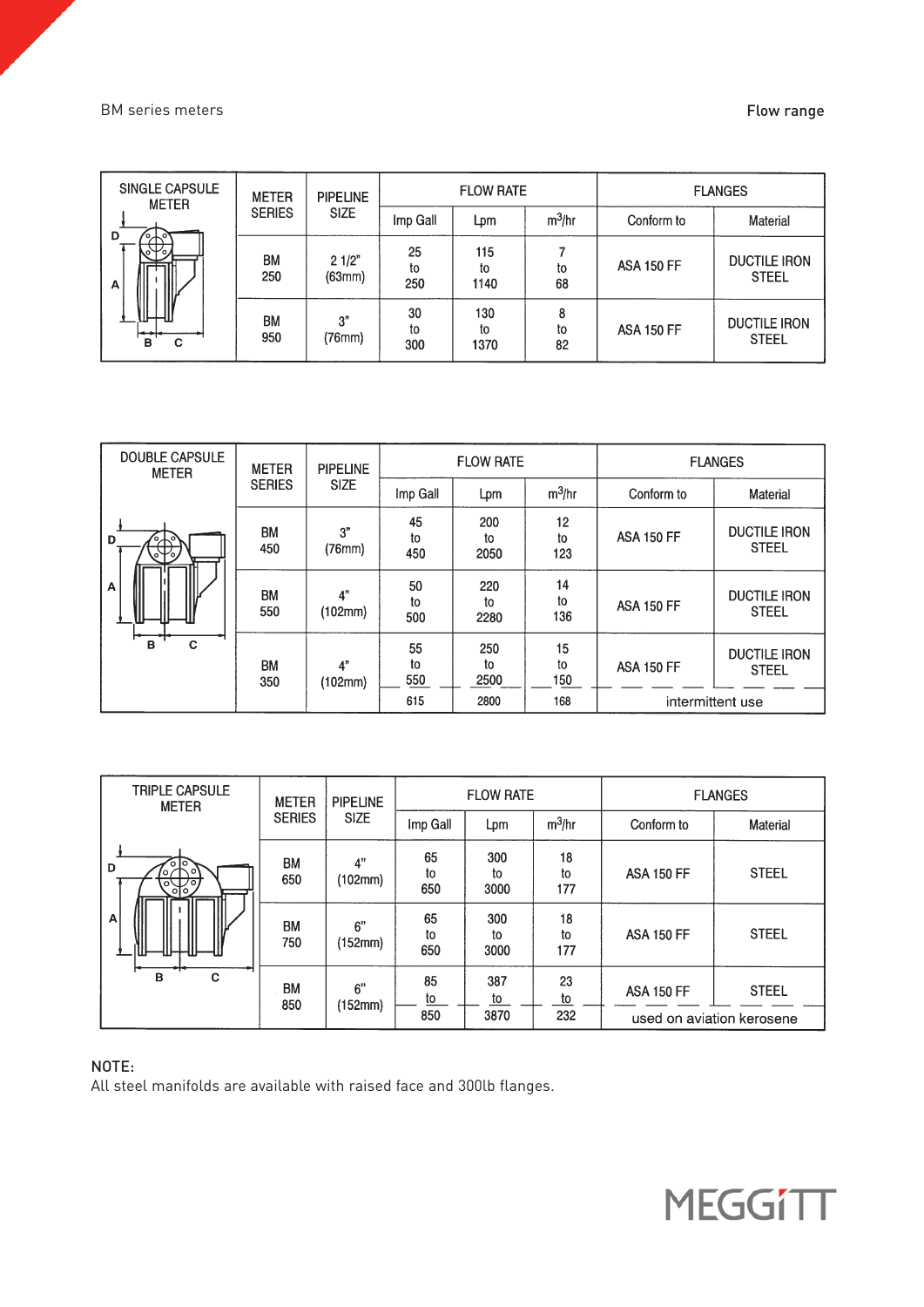and dimensions

|        | <b>FLANGE BOLT</b><br><b>HOLES</b> |             |            | <b>DIMENSION</b><br><b>BETWEEN</b> | <b>METER DIMENSIONS</b> |               |            |            |            |              | APPROX.<br><b>WEIGHT OF</b><br><b>BASIC METER</b> |              |    |     |
|--------|------------------------------------|-------------|------------|------------------------------------|-------------------------|---------------|------------|------------|------------|--------------|---------------------------------------------------|--------------|----|-----|
| No.    |                                    | <b>SIZE</b> |            | <b>FLANGE FACES</b>                |                         | А             |            | B          |            | С            |                                                   |              |    |     |
| Off    | mm                                 | ins         | mm         | ins                                | mm                      | ins           | mm         | ins        | mm         | ins          | mm                                                | ins          | kg | Ibs |
| 4<br>4 | 19<br>19                           | .75<br>.75  | 356<br>356 | 14<br>15.75                        | 410<br>400              | 16.1<br>15.75 | 107<br>107 | 4.2<br>4.2 | 285<br>285 | 11.2<br>11.2 | 89<br>89                                          | 3.5<br>3.5   | 65 | 143 |
| 4<br>4 | 19<br>19                           | .75<br>.75  | 356<br>356 | 14<br>15.75                        | 410<br>400              | 16.1<br>15.75 | 107<br>107 | 4.2<br>4.2 | 285<br>285 | 11.2<br>11.2 | 95<br>95                                          | 3.75<br>3.75 | 65 | 143 |

|        | <b>FLANGE BOLT</b><br><b>HOLES</b> |             |            | <b>DIMENSION</b><br><b>BETWEEN</b> | <b>METER DIMENSIONS</b> |                          |            |            |            |              |            |              | APPROX.<br><b>WEIGHT OF</b> |     |
|--------|------------------------------------|-------------|------------|------------------------------------|-------------------------|--------------------------|------------|------------|------------|--------------|------------|--------------|-----------------------------|-----|
| No.    |                                    | <b>SIZE</b> |            | <b>FLANGE FACES</b>                |                         | А                        |            | B          |            | C            | D          |              | <b>BASIC METER</b>          |     |
| Off    | mm                                 | ins         | mm         | ins                                | mm                      | ins                      | mm         | ins        | mm         | ins          | mm         | ins          | kg                          | Ibs |
| 4<br>4 | 19<br>19                           | .75<br>.75  | 400<br>400 | 15.75<br>15.75                     | 407<br>430              | 16.0<br>16.9             | 170<br>170 | 6.7<br>6.7 | 348<br>348 | 13.7<br>13.7 | 95<br>95   | 3.75<br>3.75 | 105                         | 232 |
| 8<br>8 | 19<br>19                           | .75<br>.75  | 400<br>400 | 15.75<br>15.75                     | 420<br>430              | 16.5<br>16.9             | 170<br>170 | 6.7<br>6.7 | 348<br>348 | 13.7<br>13.7 | 115<br>115 | 4.5<br>4.5   | 112                         | 247 |
|        |                                    |             |            |                                    |                         | ALL DIMENSIONS AS BM 550 |            |            |            |              |            |              |                             |     |

|     | <b>FLANGE BOLT</b><br><b>HOLES</b> |             |     | <b>DIMENSION</b><br><b>BETWEEN</b> | <b>METER DIMENSIONS</b> |      |     |     |     |      |     |     | APPROX.<br><b>WEIGHT OF</b> |                    |  |
|-----|------------------------------------|-------------|-----|------------------------------------|-------------------------|------|-----|-----|-----|------|-----|-----|-----------------------------|--------------------|--|
| No. |                                    | <b>SIZE</b> |     | <b>FLANGE FACES</b>                |                         | А    |     | B   | C   |      |     | D   |                             | <b>BASIC METER</b> |  |
| Off | mm                                 | ins         | mm  | ins                                | mm                      | ins  | mm  | ins | mm  | ins  | mm  | ins | kg                          | lbs                |  |
| 8   | 19                                 | .75         | 400 | 15.75                              | 430                     | 16.9 | 233 | 9.2 | 411 | 16.2 | 115 | 4.5 | 126                         | 278                |  |
| 8   | 22                                 | .875        | 400 | 15.75                              | 430                     | 16.9 | 233 | 9.2 | 411 | 16.2 | 140 | 5.5 | 143                         | 315                |  |
|     | ALL DIMENSIONS AS BM 750           |             |     |                                    |                         |      |     |     |     |      |     |     |                             |                    |  |

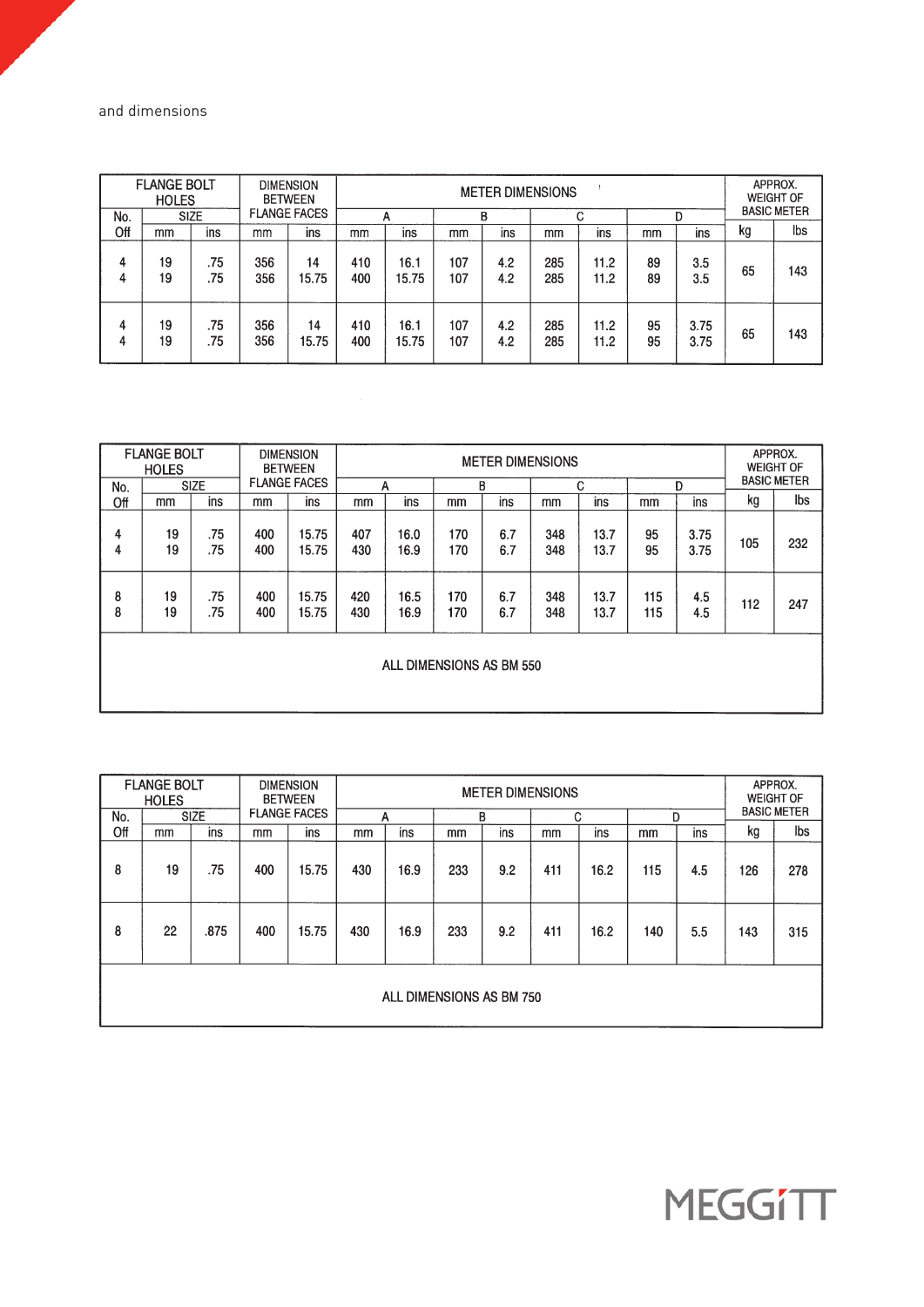

**MEGGITT**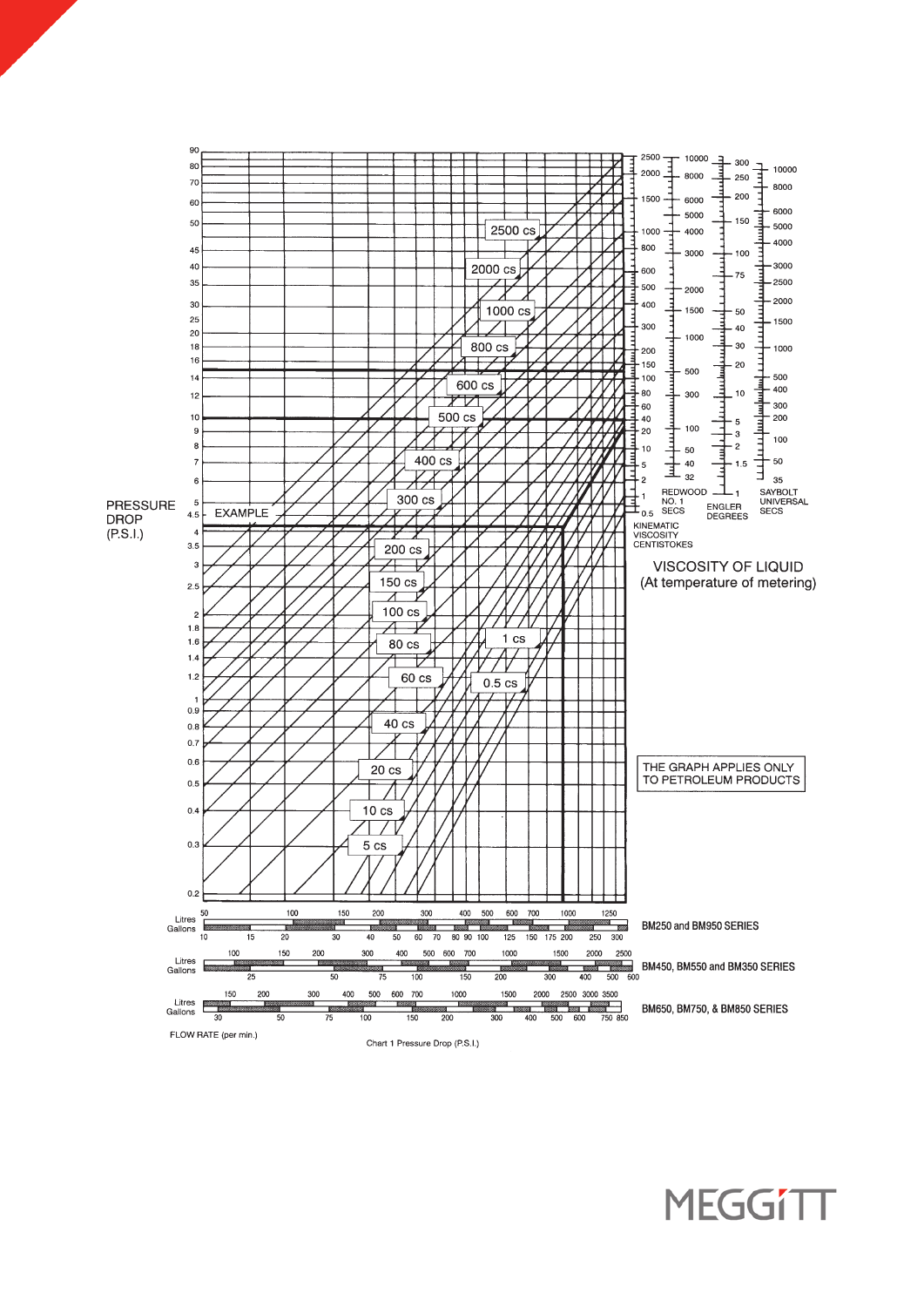# PRESSURE LOSS

The low pressure drop for the BM series of Avery-Hardoll bulkmeters is shown opposite.

#### VISCOUS PRODUCTS

Avery-Hardoll bulkmeters can be used on all petroleum products of all viscosities that are normally pumped. However there is obviously an increase in pressure drop with more viscous fuels which will, under normal circumstances, limit the maximum flowrate obtainable.

It is recommended that the pressure drop through a bulkmeter should not exceed 15 psi (one bar), above which the load on the bearings will start to cause wear. Consequently when using products with viscosities (at operating conditions) above 100 centistokes, it is necessary to reduce the maximum permitted flowrate. As a guide it is suggested that the pressure drop through the meter should not exceed 10 psi (0.7 bar) for continuous running at maximum speed or 15 psi (one bar) for continuous running at half speed.

# METER ACCESSORIES

A full range of accessories is available for use with all Avery-Hardoll bulkmeters and these are described in the following paragraphs. Details may be obtained from each relevant leaflet.

# COUNTERS

The meters are fitted with standard Veeder-Root counters, having a five large figure zeroising drum and a seven figure small non-zeroising totaliser and can be supplied to read in any of the following units:

| Imperial gallons | US gallons        | Cubic metres |
|------------------|-------------------|--------------|
| Litres           | <b>Decalitres</b> |              |

and when a Volume/Weight adaptor is employed:

Pounds Kilogrammes

# TICKET PRINTER

Available with or without identifier, in the following forms:

- 1. Batch delivery, starting at zero and showing the amount delivered.<br>2. Accumulative tote giving initial and final totaliser figures.
- Accumulative tote giving initial and final totaliser figures.

# MECHANICAL PRESET AND PRESET VALVE

A Veeder-Root preset register with five figure resettable counter is used to preset a batch to be delivered. This controls a lever operated preset valve via a mechanical linkage, providing two stage closure and precise shut off of flow.

# MECHANICAL PRESET WITH MICROSWITCHES

Microswitches can be fitted to the preset register to control pump start and stop, and solenoid operated preset valves.

RATE OF FLOW INDICATOR

SWIVEL